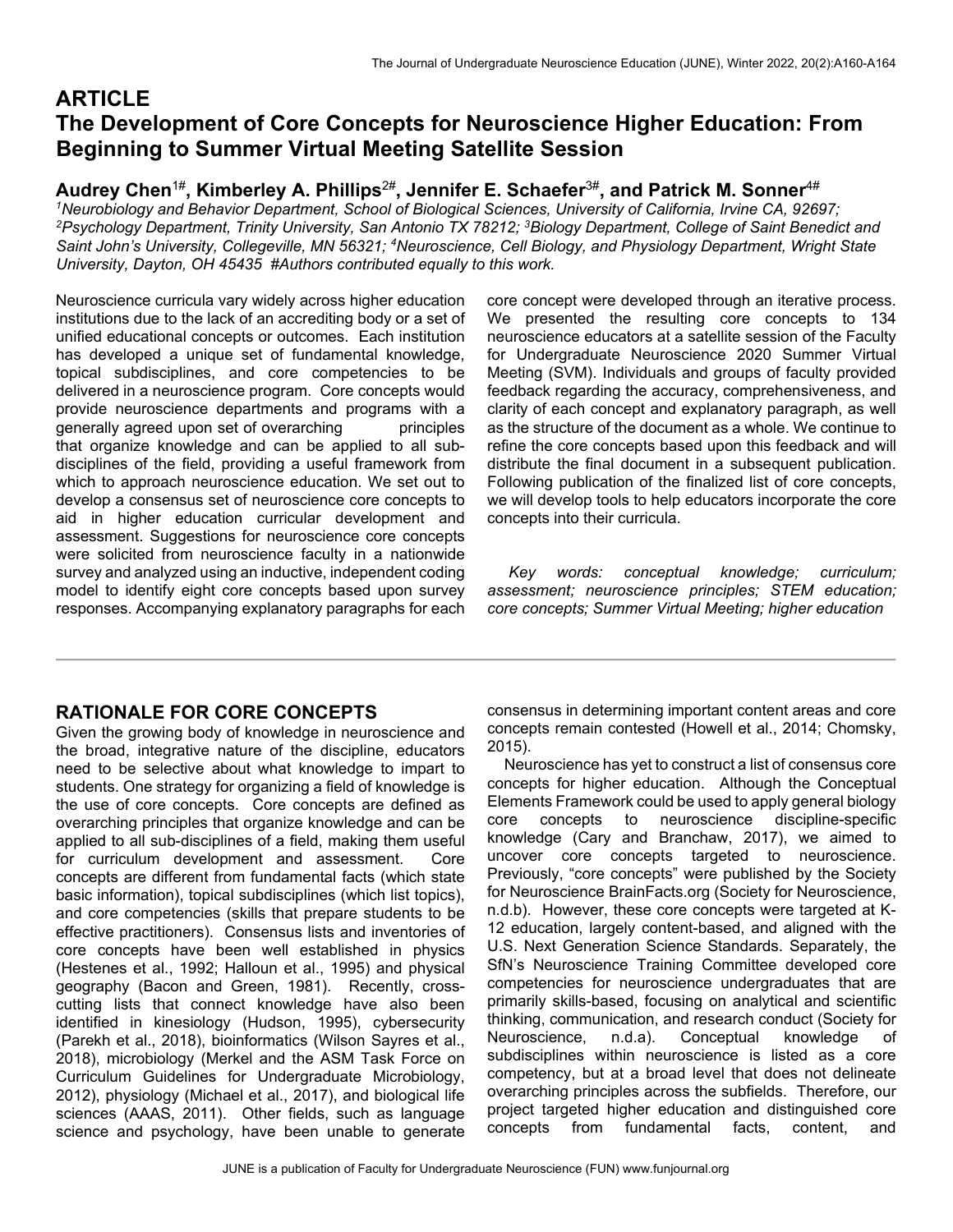competencies.

#### **PROCESS FOR DEVELOPING CONSENSUS CORE CONCEPTS**

In order to define consensus core concepts, we developed a strategy that allowed us to gather feedback at multiple time points from neuroscience educators with a broad array of expertise and representing a range of institution types. It was important that the process allow us sufficient ownership to define and enforce parameters for what constituted a "core concept" and to structure the comprehensive list of concepts. Our process was informed by previous work in disciplines such as physiology and microbiology (Michael and McFarland, 2011; Merkel and the ASM Task Force on Curriculum Guidelines for Undergraduate Microbiology, 2012).

 We released a nation-wide survey in spring 2020 to solicit suggested neuroscience core concepts from neuroscience faculty. One hundred-nineteen neuroscience educators responded. Through analysis of the survey responses, we identified eight core concepts using an inductive, datadriven, independent coding approach. The core concepts and accompanying explanatory paragraphs were further refined in an iterative process. Each co-author independently coded all responses. We then examined the overlap of the codes and revised them into core concepts over five iterations. The first two iterations primarily focused on capturing breadth of collected data within an identified code. This was followed by three iterations that primarily focused on refining verbiage for clarity, accuracy and completeness.

 We defined the following parameters for neuroscience core concepts:

- Applicable across subdisciplines of neuroscience: A core concept is a principle that transcends across subdisciplines of neuroscience. Any concept that is integral to neuroscience should be applicable to any subfield.
- Simplest statement that conveys the essential nature of the concept: Core concept statements should be concise, readable, complete, and accurate in order to maximize comprehension and minimize misinterpretation.
- Timeless: Core concepts should reflect principles that are enduring. Experimental findings may alter our knowledge base of facts in a dynamic process, such that the scientific consensus shifts on various facts. However, principles are not as liable to change, because they describe a fundamental nature or design of nervous systems. Statements of core concepts should be written to withstand new experimental discoveries.
- Applicable across all species that have a nervous system: Each core concept must be correlated to all creatures that have a nervous system.
- Broader than a fact (unpackable): Concepts connect disparate facts by organizing facts into patterns. The AAAS Vision & Change Report (2011) recommends that

educators use facts to promote understanding of broader concepts. Therefore, concepts can be deconstructed or "unpacked" into smaller ideas (Michael et al., 2017), some of which may be more tightly connected to a given subdiscipline of the field.

• Not a competency: Competencies are characterized as soft and hard skills that can be taught. Core concepts, however, are overarching principles encompassing the knowledge across all sub-disciplines in a field.

The final document and a complete description of the iterative process will be provided in a subsequent publication.

 The eight core concept titles identified in our preliminary draft were: communication modalities, information integration, structure/function, plasticity, emergence, genetics, evolution, and (nervous system) function.

 This list of eight core concepts and their accompanying explanatory paragraphs were presented to a working group of neuroscience educators. Our original plans were to leverage the unique Faculty for Undergraduate Neuroscience (FUN) educator community in an approved breakout session for the 2020 FUN Workshop. When the COVID-19 pandemic required a Summer Virtual Meeting

| Table 1.1                                             |                                                                                                                                                                                                                                                                                                                                                                                                                                                                                                                                                                                |
|-------------------------------------------------------|--------------------------------------------------------------------------------------------------------------------------------------------------------------------------------------------------------------------------------------------------------------------------------------------------------------------------------------------------------------------------------------------------------------------------------------------------------------------------------------------------------------------------------------------------------------------------------|
| <b>Breakout</b><br>round 1<br>survey<br>questions     | Does the core concept statement adequately<br>fundamental<br>nature<br>οf<br>encompass<br>a<br>neuroscience?<br>Is the explanatory paragraph accurate?<br>Is the explanatory paragraph comprehensive?<br>$\bullet$<br>Please provide any suggestions you have<br>regarding the core concept. For example, you<br>may want to consider phrasing, content,<br>scope, etc.                                                                                                                                                                                                        |
| Table 1.2                                             |                                                                                                                                                                                                                                                                                                                                                                                                                                                                                                                                                                                |
| <b>Breakout</b><br>round 2<br>discussion<br>questions | Considering the entire list of core concepts, do<br>any concepts need to be eliminated?<br>Are any core concepts missing?<br>Do the core concepts complement each other<br>$\bullet$<br>and fit together well?                                                                                                                                                                                                                                                                                                                                                                 |
| Table 1.3                                             |                                                                                                                                                                                                                                                                                                                                                                                                                                                                                                                                                                                |
| Post-<br>session<br>debrief<br>survey<br>questions    | For each proposed core concept, select<br>whether it should be eliminated, modified or<br>kept as is.<br>What core concept(s) need to be added?<br>Please explain why. In your explanation,<br>please describe how it meets the criteria for a<br>core concept (spans across subdisciplines of<br>neuroscience, simplest statement to convey<br>the essential nature of the concept, timeless,<br>across species<br>with<br>applicable<br>nervous<br>systems, broader than a fact, and not a<br>competency) and explain how it is distinct<br>from the existing core concepts. |

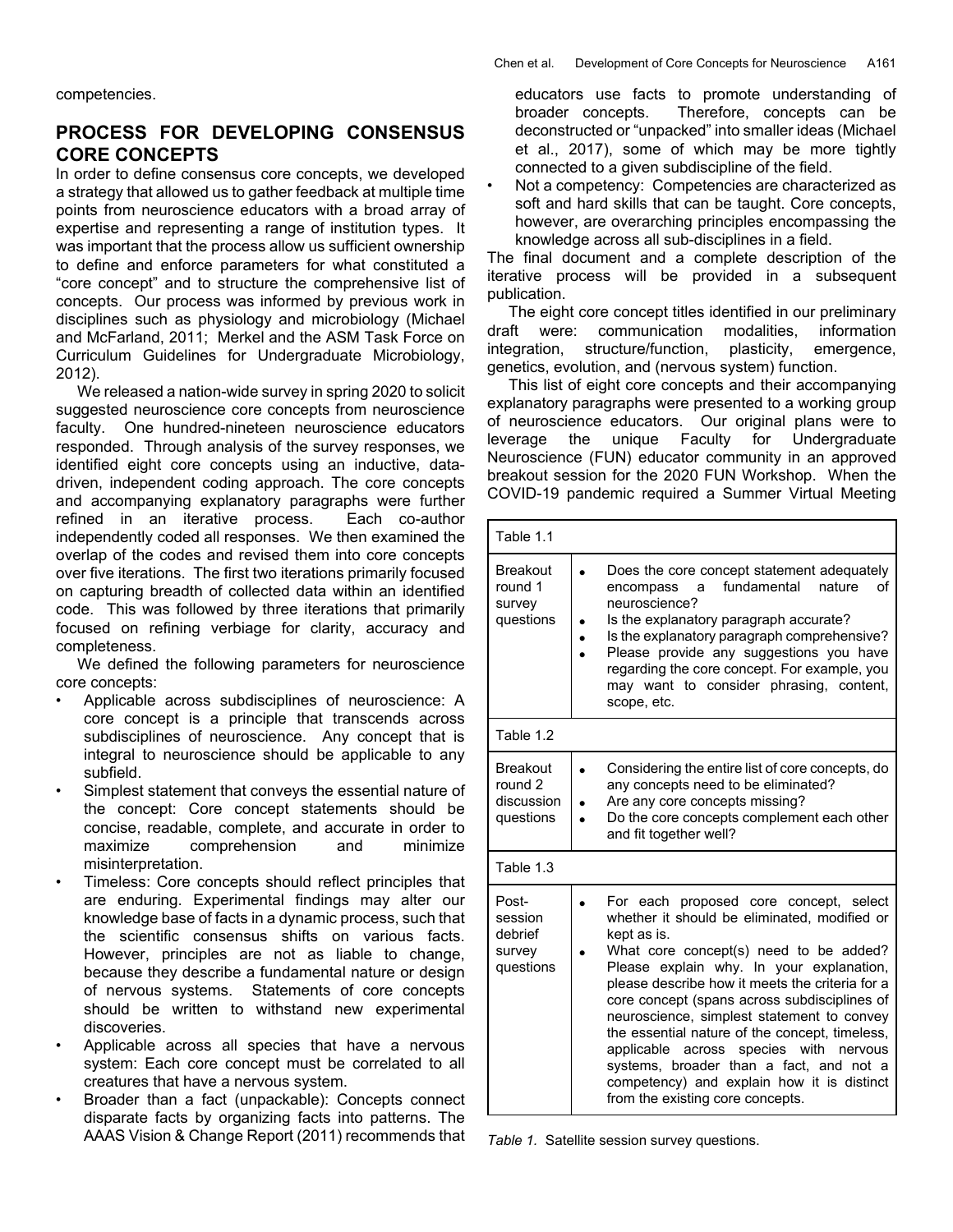(SVM), we expanded the session to include Biology education researchers via Society for the Advancement of Biology Education Research (SABER) and American Physiological Society (APS) Teaching and Central Nervous System section members. FUN endorsed the expanded session as a satellite to the SVM. Due to the virtual nature of the working session, we were able to host an international audience that included educators from primarily undergraduate institutions, graduate institutions, Hispanicserving institutions (HSIs), and one historically black college or university (HBCU).

 Prior to attending, satellite session registrants were asked to read the list of neuroscience core concepts and complete a questionnaire in order to familiarize themselves with the core concepts document. One hundred-fourteen out of 134 registrants completed the questionnaire. We hosted 103 educators in the working satellite session to refine the core concepts for clarity, accuracy, and completeness. The three-hour satellite session included an introduction to the purpose and definition of core concepts and an explanation of our process, followed by two rounds of breakout work and large-group discussion. Because core concepts are overarching principles that cut across subdisciplines of neuroscience, we believed it was important that a range of neuroscience experts examined each core concept. As such, participants were pre-assigned to breakout rooms designed to contain a mixture of neuroscience subfield expertise.

 Individuals were asked to complete a Qualtrics survey about their assigned core concept prior to the first breakout group discussion and then to discuss their ideas in the first breakout room (Table 1.1, 56 respondents). The second breakout round asked groups to discuss the core concepts list as a comprehensive document (Table 1.2). Feedback from the first and second round group discussion, as well as the large group discussion, was collected via Zoom chat and video recording. A post-session debrief survey solicited final comments from participants (Table 1.3, 27 respondents).

#### **FEEDBACK FROM WORKSHOP PARTICIPANTS**

As previously noted, we identified eight core concept categories in our analysis of the Spring 2020 national survey. For each core concept we generated a title, a short statement of the concept, and a longer explanatory paragraph. Those titles, statements, and explanatory paragraphs were provided to workshop attendees for discussion and feedback. As an example, the draft statement and explanatory paragraph for the "Plasticity" core concept is shared below to help JUNE readers understand the structure of the core concepts document and as context for the discussion of workshop feedback and our ongoing revision process that follows.

**Title:** Plasticity

**Statement:** Nervous systems adapt to experiences.

**Explanatory paragraph:** The nervous system is malleable. From early developmental stages and throughout life, the nervous system strengthens and weakens components in response to experience. This

modulation, or plasticity, occurs in response to intrinsic and extrinsic influences, including activity, injury, disease, and usage. Nervous system plasticity is a dynamic process that allows the nervous system to flexibly meet functional needs, including homeostasis and information storage.

 Workshop attendees generally received this core concept favorably, with 26 out of 27 (96.3%) of post-survey respondents supporting the inclusion of the "Plasticity" concept as is or with some modification (Figure 1). A notable suggestion from workshop attendees recommended that the explanatory paragraph be revised to broaden the scope so that it more directly addresses behavioral and cognitive aspects of plasticity.

 Similar to the "Plasticity" results above, most respondents to the first Qualtrics survey (Table 1.1) also considered their assigned core concept to encompass a fundamental nature of neuroscience (89.1%; 49/55). While most respondents to this survey also indicated that the explanatory paragraph associated with their core concept was accurate  $(87.3\%; 48/55)$ , there was less agreement that the explanatory paragraph was exhaustive, with only a minor majority of respondents indicating that their assigned core concept explanatory paragraph was comprehensive (61.8%; 34/55).

 These results are consistent with the post-session debrief survey (Table 1.3), in which greater than 88% of the 27 respondents supported keeping six concepts as is or with slight modifications, with less agreement for the "Genetics" and "Evolution" concepts (Figure 1).

 Some common themes emerged in the suggestions provided by participants during both breakout discussions and the post-satellite session debrief survey. Comments



*Figure 1.* Post-satellite session debrief survey results. Responses from 27 participants indicate strong support for the eight draft core concepts identified by our group, with relatively weaker support for the inclusion of "evolution" and "genetics" as core concepts in neuroscience higher education. Response options were keep as is (blue), keep with modifications (orange), or eliminate (grey).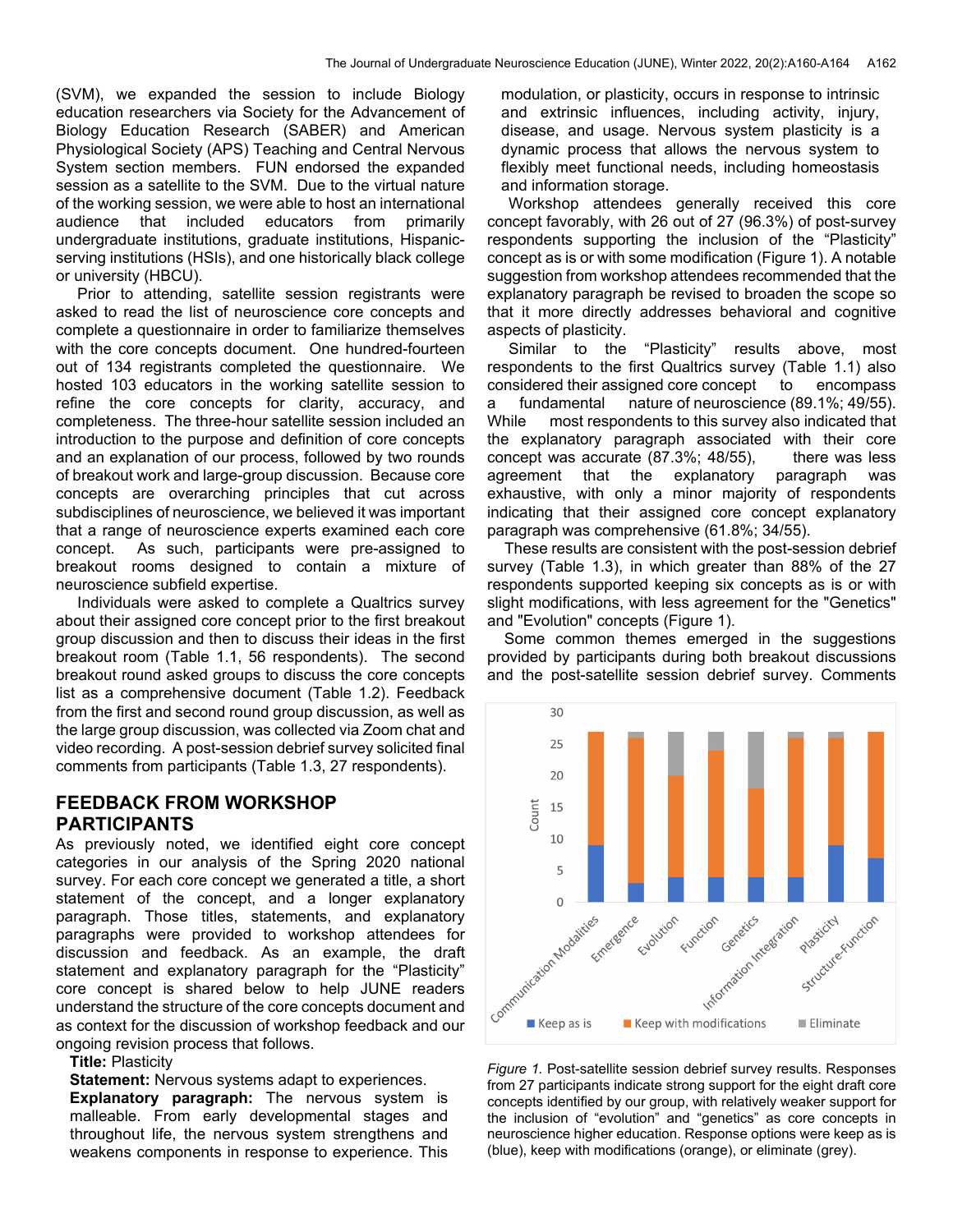indicated that some of the core concepts overlapped with others and that terminology used in the explanatory between paragraphs was ambiguous. We noted a tension describing the core concept generally enough to encompass multiple subdisciplines in neuroscience and using enough detail for the core concept to be understandable and distinct. Other work on core concepts for biology similarly struggled with the challenge of articulating concepts that are broad enough to be applied to multiple subdisciplines without being overly detailed (Dirks and Knight, 2016). A common recommendation from workshop participants to address this tension suggested adding a preamble to define the meaning of ambiguous terms and explain the intended audience and function of the core concepts. Finally, concern was raised that some concepts were overly focused upon cellular and molecular aspects of neuroscience and insufficiently addressed behavioral, cognitive, and clinical aspects of the field.

#### **FUTURE DIRECTIONS**

We are currently revising and refining the core concepts document based on feedback received during the 2020 FUN SVM working satellite session event. We will revise core concept statements and clarify explanatory paragraphs as well as add a preamble to explain the purpose, audience, and vocabulary of the document. We will also consider whether any concepts in the preliminary list should be consolidated. After considering all feedback, we will publish the final Neuroscience Core Concepts document in a subsequent journal article.

 Our goals for the next iteration of the Neuroscience Core Concepts publication are to improve the explanatory paragraphs accompanying each core concept using language understandable to neuroscience educators, without the requirement for specialized knowledge in subdisciplines of neuroscience. The list will not be intended for use directly with undergraduate students, so educators may need further resources to confidently incorporate core concepts into their curriculum. We plan to equip educators with examples of how neuroscience core concepts align with topics typically taught in higher education neuroscience courses and with strategies for explaining each core concept to students.

 A consensus-driven list of core concepts will enable the development of additional tools in evidence-based teaching. We will use the list of neuroscience core concepts to define learning progressions in neuroscience higher education. A learning progression is a series of descriptions of student thinking in a science practice, concept, or idea which describe different stages of sophistication and coherence. By using learning progressions to assess and track student progress, educators can use knowledge of student learning stages to adapt curriculum choices based on where students are in their learning. An empirically tested learning progression scale can also be used as a standardized scale to assess the effectiveness of teaching strategies, helping to propel neuroscience education.

#### **REFERENCES**

- American Association for the Advancement of Science (2011) Vision and change in undergraduate biology education: A call to action. Washington, DC: AAAS.
- Bacon RS, Green JE (1981) Core concepts in Introductory Physical Geography. J Geography 80(3):104-108. doi: 10.1080/00221348108980390
- Cary T, Branchaw J (2017) Conceptual elements: A detailed framework to support and assess student learning of biology core concepts. CBE Life Sci Educ 16(2):1-10. doi: 10.1187/cbe.16-10-0300
- Chomsky, N (2015) Some core contested concepts. J Psycholinguist Res 44(1):91–104. doi: 10.1007/s10936-014- 9331-5
- Dirks C, Knight JK (2016). Measuring college learning in biology. In: Improving Quality in American Higher Education: Learning outcomes and Assessments for the 21st Century (Arum R, Roksa J, Cook A, eds) pp 225-260. San Francisco, CA: Jossey-Bass.
- Halloun I, Hake RR, Mosca EP, Hestenes D (1995) Evaluation Instruments: Force Concept Inventory (1995 Revision). Tempe, AZ: Arizona State University. Available password protected at http://modeling.asu.edu/R&E/Research.html.
- Hestenes D, Wells M, Swackhamer G (1992) Force Concept Inventory. Phys Teach 30(3):141-158.
- Howell, JL, Collisson B, King KM (2014) Physics envy: Psychologists' perceptions of psychology and agreement about core concepts. Teach Psychol 41(4):330–334. doi: 10.1177/0098628314549705
- Hudson JL (1995) Core concepts of kinesiology. J Phys Educ Recreat Dance 66(5):54-60. doi: 10.1080/07303084.1995.10607081
- Merkel S, ASM Task Force on Curriculum Guidelines for Undergraduate Microbiology (2012) The development of curricular guidelines for introductory microbiology that focus on understanding. J Microbiol Biol Educ 13(1):32–38. doi: 10.1128/jmbe.v13i1.363
- Michael JA, Cliff W, McFarland J, Modell HI, Wright A (2017) The Core Concepts of Physiology: A New Paradigm for Teaching Physiology. New York, NY: Springer Nature.
- Michael J, McFarland J (2011) The core principles ("Big Ideas") of physiology: Results of faculty surveys. Adv Physiol Educ 35:336-341. doi:10.1152/advan.00004.2011
- Parekh G, Delatte D, Herman GL, Oliva L, Phatak D, Scheponik T, Sharman AT (2018) Identifying core concepts of cybersecurity: results of two delphi processes. IEEE Trans Educ 61(1):11-20. doi: 10.1109/TE.2017.2715174
- Society for Neuroscience (n.d.a) Core Competencies for Neuroscience Undergraduates. Washington, DC: Society for Neuroscience. Available at https://www.sfn.org/careers/highereducation-and-training/core-competencies/core-competenciesfor-neuroscience-undergraduates.
- Society for Neuroscience (n.d.b). Neuroscience Core Concepts. Washington, DC: Society for Neuroscience. Available at https://www.brainfacts.org/core-concepts.
- Wilson Sayres MA, Hauser C, Sierk M, Robic S, Rosenwald AG, Smith TM (2018) Bioinformatics core competencies for undergraduate life sciences education. PLoS ONE 13(6):e0196878. doi: 10.1371/journal.pone.0196878

Received January 14, 2020; revised March 8, 2021; accepted Marcy 29, 2021.